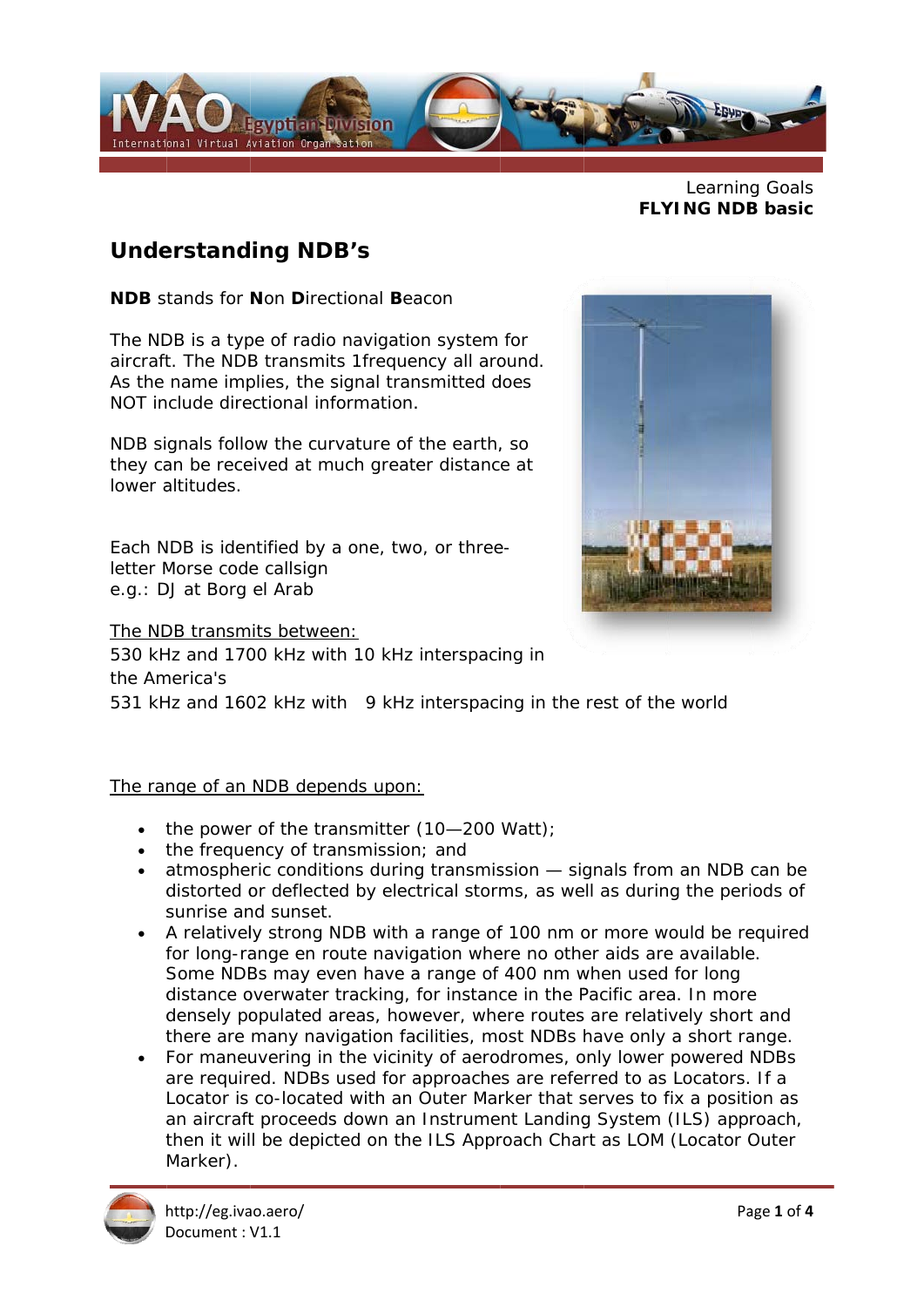#### **Accuracy and Errors**

An ideal NDB signal received at an airplane may be accurate to  $+/-2$ °. However, there are a number of factors that may reduce this accuracy to a considerable degree. These include the following effects:

- The Thunderstorm Effect causes the ADF needle to be deflected towards a nearby electrical storm (Cumulonimbus cloud) and away from the selected NDB.
- In the Night Effect a fading signal and a wandering ADF needle (most pronounced at dawn and dusk) is observed when strong skywaves from the NDB returning to earth from the ionosphere cause interference with the surface waves from the NDB.
- Interference is possible from other NDBs transmitting on similar frequencies.
- The Mountain Effect is caused by reflections of the NDB signals from mountains.
- The Coastal Effect is caused by the NDB signal bending slightly towards the coastline when crossing it at an angle.

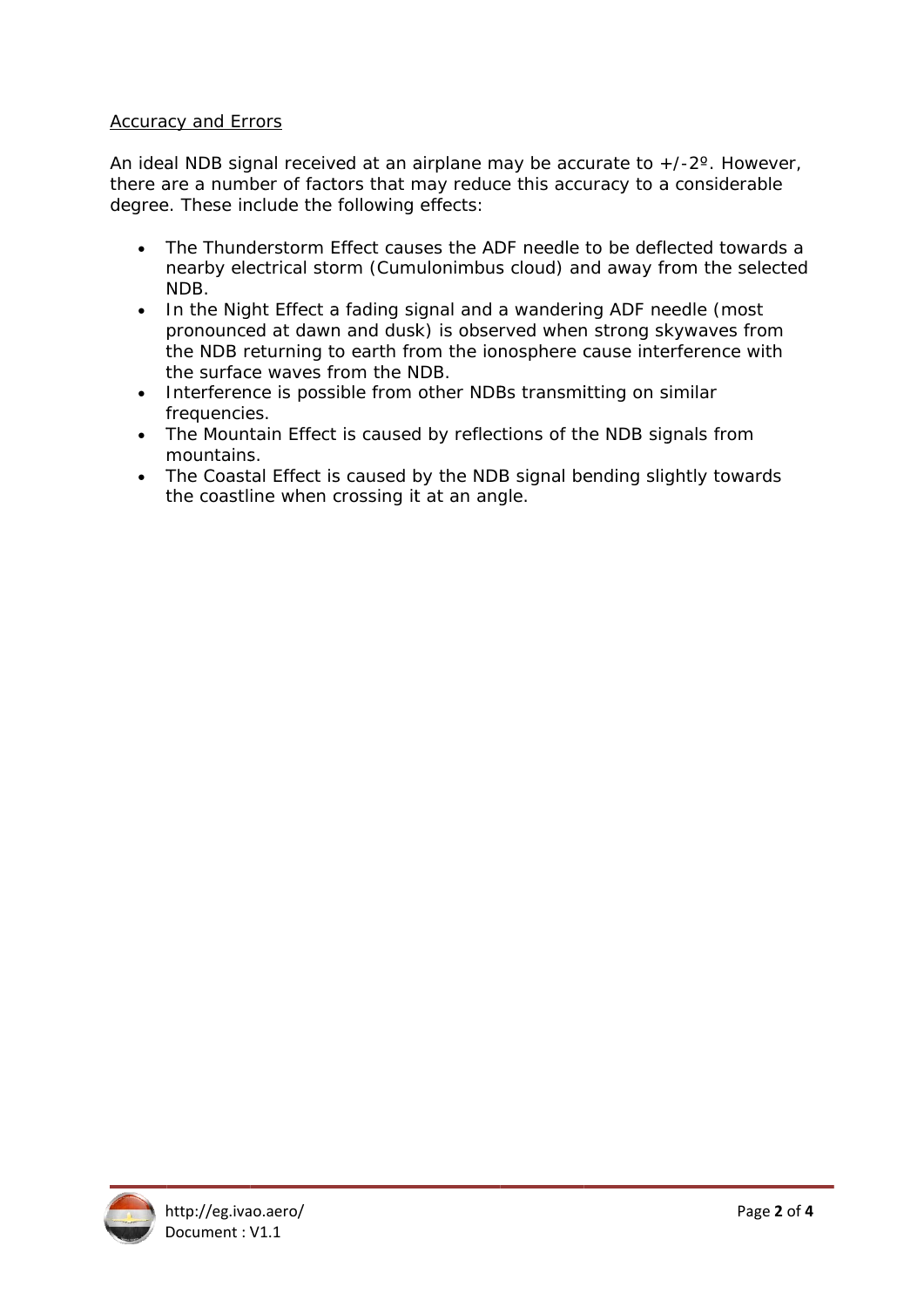# **NOW LET'S FLY**

The Automatic Direction Finder (ADF) in our radio stack determines the  $\overline{a}$ direction to the NDB station relative to the aircraft.



- When the NDB frequency is correctly set in our ADF the needles in the ADF indicator will point towards the NDB. By turning the heading of our aircraft we can fly directly to the NDB.
- NDB's have limited range, are not very accurate, and may not receive signal when we are on the ground.